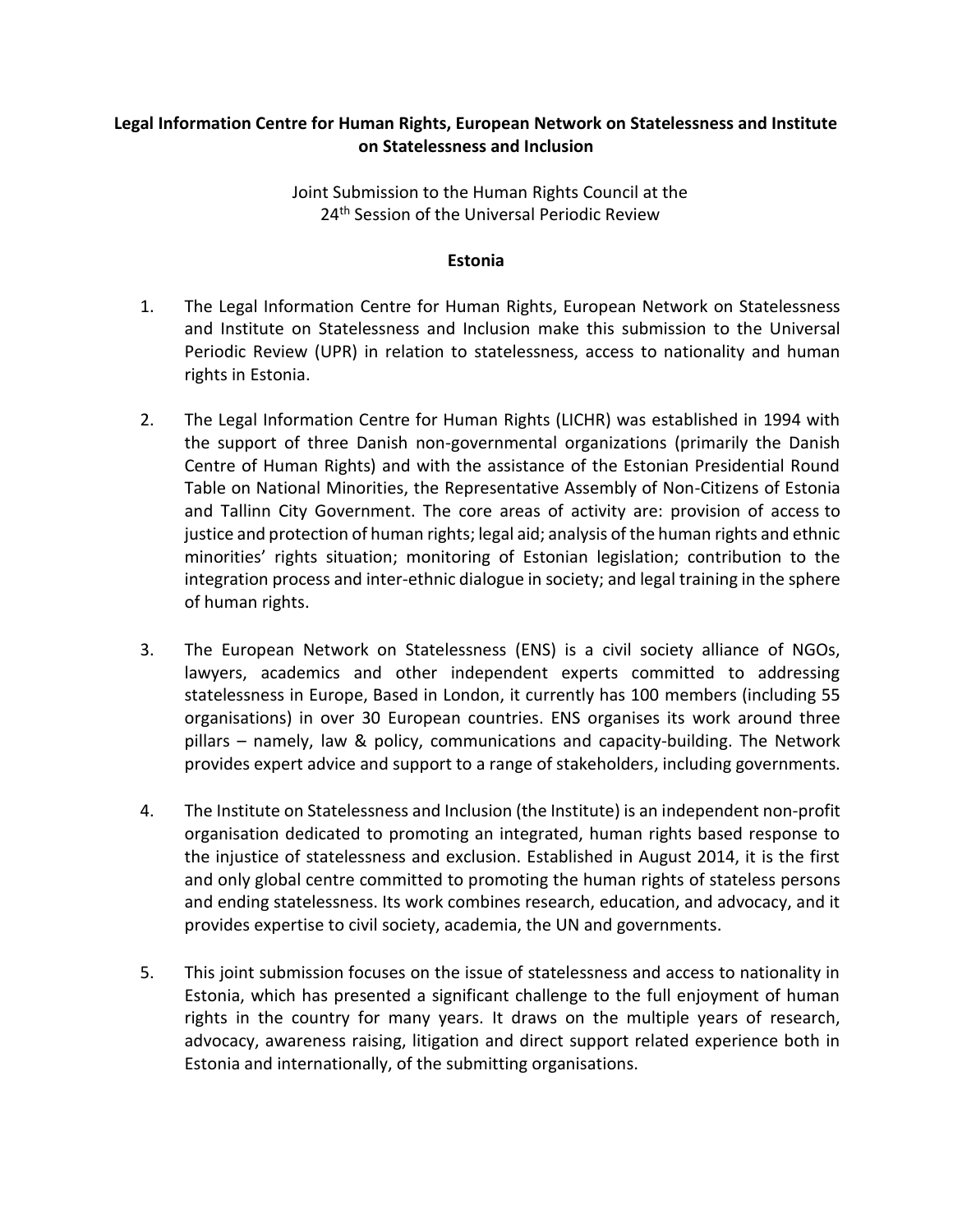6. In 1991, when Estonia regained its independence, citizenship was extended only to the citizens of the pre-war Estonia and their descendants. As a result, as much as a third of Estonia's population (the Soviet-era settlers) became stateless, including many who were born and had lived since birth in Estonia. According to UNHCR's global population statistics, as of mid-2014 – almost a quarter-century after independence – there were still 89,533 stateless persons in Estonia.<sup>1</sup> Those affected in this manner are known within the Estonian legal system as "*persons with undetermined citizenship*" (määratlemata kodakondsusega isikud) and enjoy a stable legal status and broad range of rights. Nevertheless, they face restrictions in respect of certain rights, in particular those relating to political participation. This submission offers information in respect to measures that have been taken to address the situation of persons of undetermined citizenship, as well as the broader framework relating to other cases of statelessness that may arise in the country.

### **The Universal Periodic Review of Estonia under the First Cycle**

7. On 28th March 2011 Estonia was subject to the First Cycle of the Universal Periodic Review. During this review Ecuador recommended that Estonia "*Resolve the problem of persons without citizenship, and prevent such cases from arising in the future".*  Estonia accepted this recommendation, indicating that it had been examined by and enjoyed the support of Estonia*.* Since 2011, the country has indeed taken considerable steps to prevent new cases of statelessness and some measures to improve access to citizenship for those currently affected by statelessness. The details of this progress, as well as a number of outstanding issues, are presented below.

### **Estonia's International Obligations**

8. Estonia has ratified most core international human rights treaties, including the International Covenant on Civil and Political Rights (ICCPR) and its Optional Protocols, the International Covenant on Economic, Social and Cultural Rights (ICESCR), the Convention on the Elimination of all forms of Racial Discrimination (CERD), the Convention on the Elimination of all forms of Discrimination Against Women (CEDAW), the Convention on the Rights of the Child (CRC), the Convention Against Torture and other Cruel, Inhuman, or Degrading Treatment or Punishment (CAT) and the Convention on the Rights of Persons with Disabilities (CRPD). Estonia has made no reservations to the articles that relate to the right to nationality in any of these instruments. Nevertheless, Estonia is not a party to any instruments dealing specifically with statelessness. It has not acceded to the 1954 Convention Relating to the Status of Stateless Persons, the 1961 Convention on the Reduction of Statelessness or to the European Convention on Nationality.

### **Estonia and Statelessness**

 $\overline{\phantom{a}}$ 

<sup>1</sup> UNHCR, Mid-Year Trends 2014, available at: [http://www.unhcr.org/54aa91d89.html.](http://www.unhcr.org/54aa91d89.html)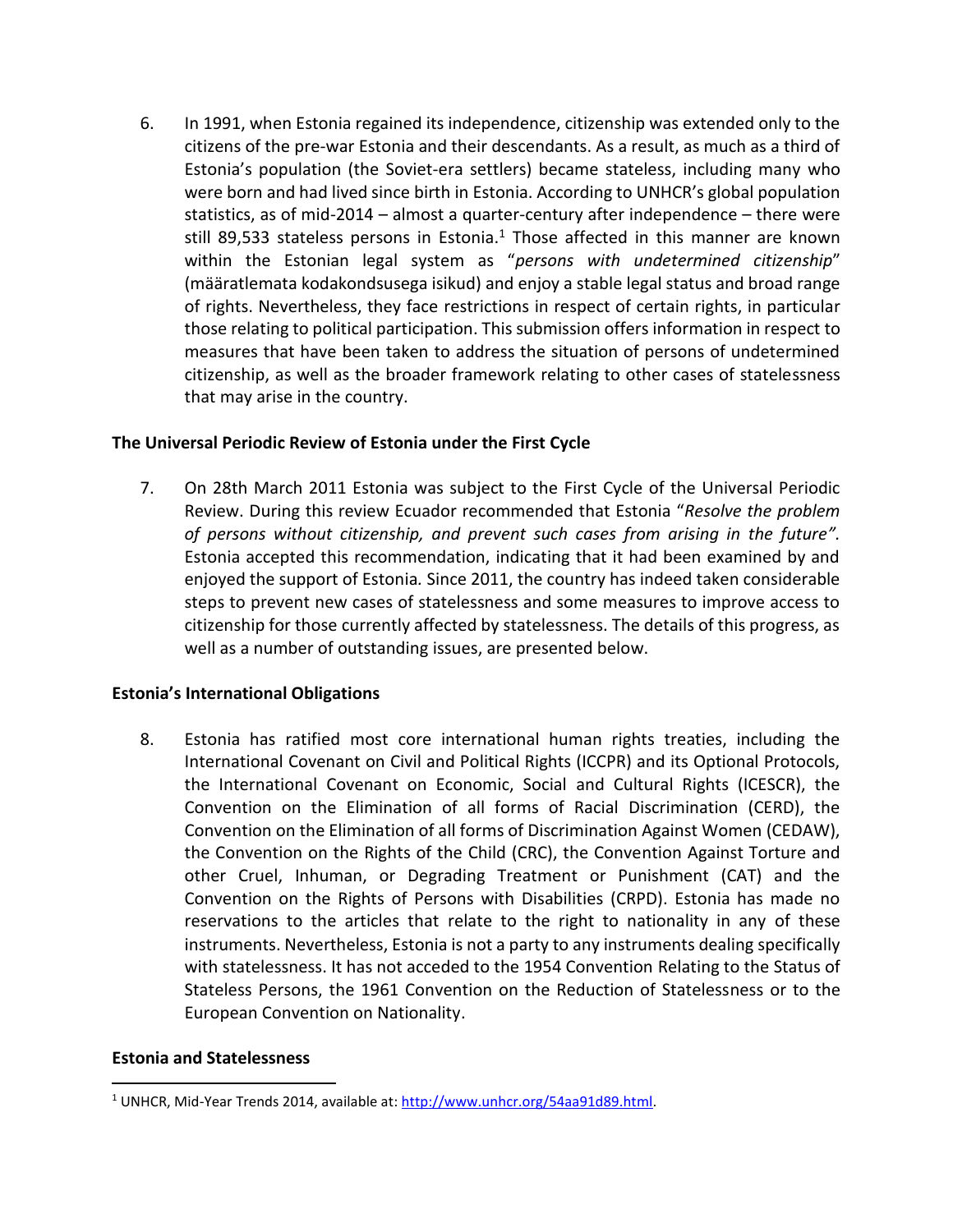- 9. As mentioned in the introduction, after independence, Estonia's new citizenship regime led to a situation of large-scale statelessness among Soviet-era settlers, mainly persons of Russian ethnicity. This issue has since been regularly raised by both domestic and international actors. In the 1990s, the OSCE High Commissioner on National Minorities (HCNM), Max van der Stoel, provided a number of recommendations to Estonia on the issue and recommendations have also come from the Council of Europe, the UN human rights treaty bodies and the Universal Periodic Review process (as shown above). For instance, in 2014, the UN Committee on the Elimination of Racial Discrimination expressed its concern over the situation of stateless persons in Estonia, recommending that the state "*intensify efforts to reduce the number of persons with undetermined citizenship including by shortening the length of the procedure for the acquisition of citizenship"* and *"ease further the naturalization requirements for persons under 15 years of age"*. <sup>2</sup> The Committee also recommended that Estonia *"raise awareness about statelessness among stakeholders and introduce mechanisms to help national and local institutions to effectively identify stateless persons"* and *"consider ratifying the Convention relating to the Status of Stateless Persons and the Convention on the Reduction of Statelessness."*<sup>3</sup>
- 10. Despite such international pressure, Estonian policy on citizenship has remained conservative, without major domestic debates after the adoption of Citizenship Act of 1992. On 21 January 2015 the Riigikogu (Estonian parliament) adopted new amendments to the Citizenship Act directly related to the children's right to a nationality. However, despite these positive developments certain flaws remain in Estonian legislation and practice. Resultantly, some children continue to remain at risk of becoming stateless. Since the year 2000, the number of naturalisations of stateless persons has been low, having fallen significantly since the 1990s. Moreover, there is currently no statelessness determination procedure, which hinders the state's ability to ensure protection for stateless persons, especially in the migration context.

# **Children's right to nationality<sup>4</sup>**

1. The current legal framework in Estonia and its implementation can result in childhood statelessness, despite Estonia's obligations under Article's 2, 3, 7 and 8 CRC. Article 2 prohibits discrimination on grounds including race, national, ethnic or social origin and Article 3.1 states that *"in all actions concerning children… the best interests of the child shall be a primary consideration."* Article 7 CRC obligates the state to register the child

l

<sup>2</sup> Committee on the Elimination of Racial Discrimination, *Concluding observations on the combined tenth and eleventh periodic reports of Estonia*, CERD/C/EST/CO/10-11, 22 September 2014, Para 11 (a) and (c).

<sup>3</sup> *Ibid.,* Para 11 (d) and (e).

<sup>4</sup> For a detailed analysis see the ENS/LICHR working paper, *Ending Childhood Statelessness – A study on Estonia,*  June 2015, available at: <http://www.statelessness.eu/sites/www.statelessness.eu/files/Estonia.pdf>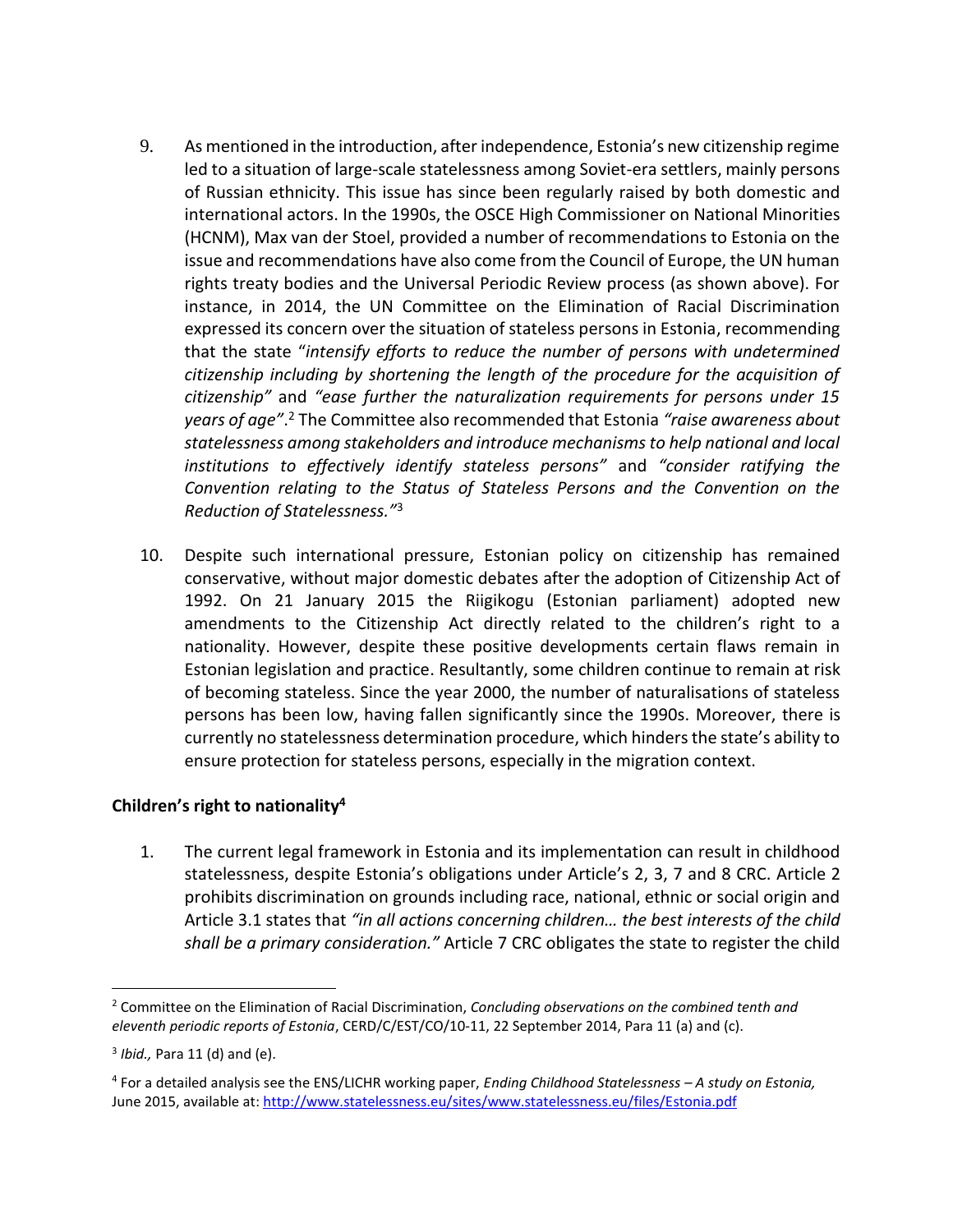immediately after birth and bestows on the child the right, from birth, to a name and nationality. States are obligated to implement these rights, *"in particular where the child would otherwise be stateless."* Article 8 CRC obligates states to respect the child's right to an identity *"including nationality, name and family relations"*.

- 2. A 1998 amendment to the 1992 Citizenship Act proclaimed that children, born in Estonia after 26 February 1992, whose parents are of "undetermined citizenship" and who have lived in Estonia for at least five years, are eligible, at their parents' request, to gain Estonian citizenship through naturalisation without the precondition of passing citizenship examinations. Yet, not all parents have chosen (or reached joint consent) to do so, or knew about the procedure. As a result, children are still being born into statelessness. According to government data, on 18 August 2014, there were 936 stateless children who had been born in the country.**<sup>5</sup>**
- 3. On 21 January 2015, the Riigikogu adopted new amendments to the Citizenship Act, two of which directly relate to the children's right to a nationality. This is very welcome news as according to the Estonian Ministry of the Interior, approximately 300 children were being born stateless in Estonia every year.<sup>6</sup> The law will come into force in January 2016 and will introduce the following key changes:
	- a) A stateless child born in Estonia to stateless parents (or as the government classifies them – parents with "undetermined citizenship") who have lived in Estonia for at least 5 years before the child's birth will automatically acquire citizenship – with the possibility that the parents may 'opt out' on behalf of their child within one year from birth. It is also significant to note that this rule can also be applied retroactively to qualifying children who are under the age of 15. Before the amendment, citizenship could be acquired only upon application and it was necessary to have the consent of both parents, which presented a barrier to the acquisition of nationality for some children in practice.
	- b) Persons aged under 18, who have another citizenship in addition to the Estonian one, cannot be deprived of Estonian citizenship until the age of majority. Thus, the law allows minors to possess, in addition to the Estonian citizenship, the citizenship of another country and to choose which to maintain upon reaching adulthood.
- 4. However despite these positive developments certain flaws remain in the Estonian legislation and practice that allow children to remain at risk of becoming stateless. The most significant of these are the following:

 $\overline{a}$ 

<sup>&</sup>lt;sup>5</sup> Explanation note to the amendment to the Citizenship Act (nr737), available at: [http://www.riigikogu.ee/download/ab5f780c-3b11-4bb3-8f5b-d819ec8deaa4/ab5f780c-3b11-4bb3-8f5b](http://www.riigikogu.ee/download/ab5f780c-3b11-4bb3-8f5b-d819ec8deaa4/ab5f780c-3b11-4bb3-8f5b-d819ec8deaa4)[d819ec8deaa4](http://www.riigikogu.ee/download/ab5f780c-3b11-4bb3-8f5b-d819ec8deaa4/ab5f780c-3b11-4bb3-8f5b-d819ec8deaa4)

<sup>6</sup> *Ibid.*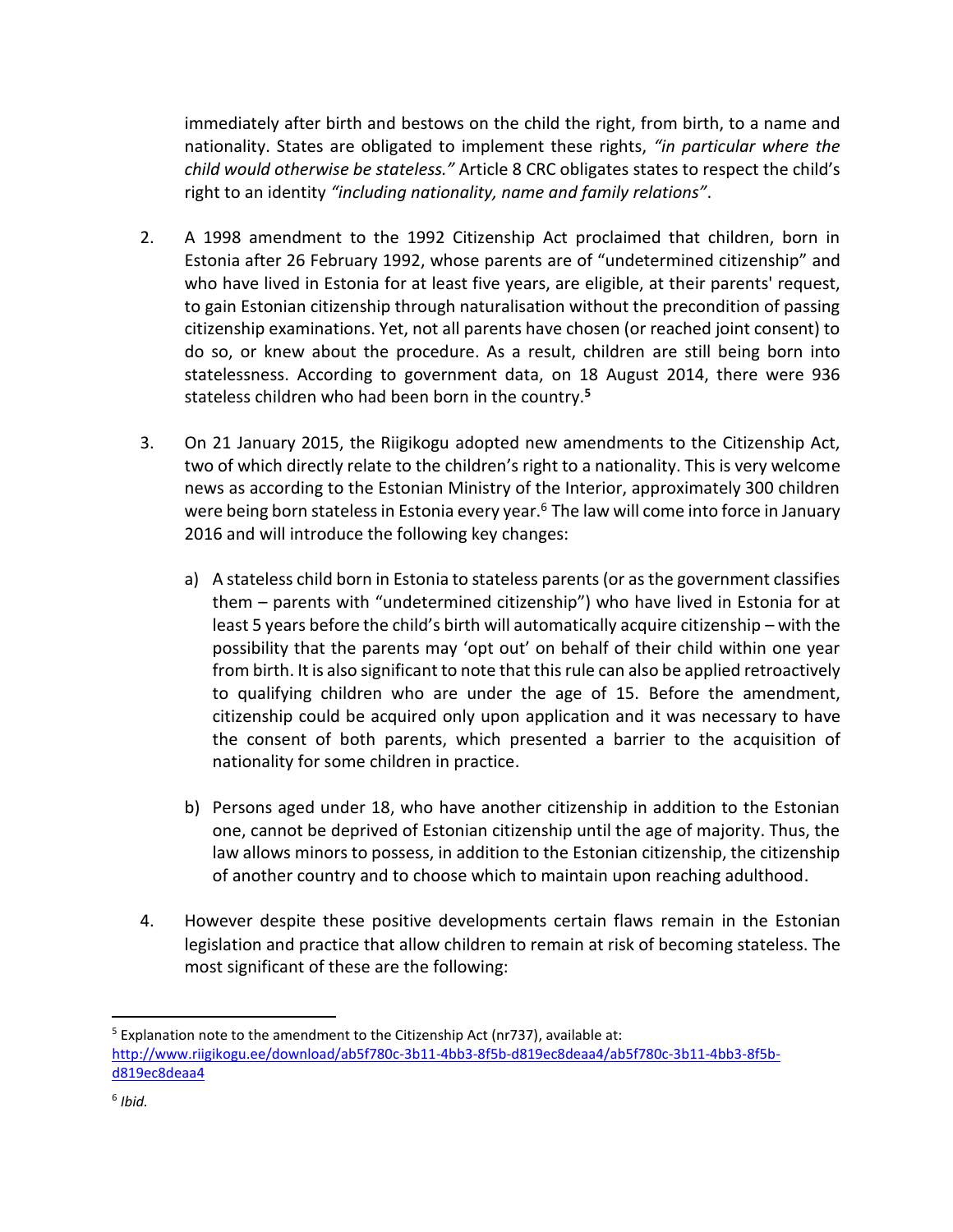- a) Retroactive application of the new amendments to the Citizenship act is limited to those who have not yet attained the age of 15, and therefore anyone above that age who was born on the territory stateless cannot benefit.
- b) In addition, the condition of 5 years residence in the country by the parents, prior to the birth of the child, may act to disqualify some children of stateless parents from obtaining citizenship.
- c) The possibility for parents to "opt out" of Estonian nationality on behalf of their child within the first year of their life may continue to cause situations in which the parents' views on citizenship engender childhood statelessness.
- d) The law does not make any provision for access to Estonian nationality for children born in Estonia and whose parents hold the citizenship of another country, if they would otherwise be stateless.
- e) The law does not include a provision about access to Estonian nationality for children born outside of Estonia whose parents are "persons of undetermined nationality" with residence in Estonia, even if they would otherwise be stateless (as is the case, for instance, in the Ukraine).<sup>7</sup>
- f) For children who benefit from dual nationality, when they become adults, they have to renounce either the citizenship of Estonia or the other country within three years. At present, it is not clear whether provision has been made for an information campaign or other efforts to disseminate information about these steps to the public and what the consequences would be of failing to renounce the foreign nationality within this timeframe.
- g) As mentioned, Estonia is not a party to the 1961 Convention on the Reduction of Statelessness or the European Convention on Nationality which contain key international safeguards relating to the realisation of children's right to a nationality. It is crucial that the state recognise the need for elaborating safeguards to prevent statelessness for all otherwise stateless children born in the territory and accession to these instruments forms a key part of an integrated response.

### **Naturalisation for stateless persons**

l

5. Since the year 2000, the number of naturalisations of stateless persons has been low, having fallen significantly since the 1990s. The issue has since been raised regularly by UN and Council of Europe committees and expert bodies, and by numerous other

<sup>7</sup> K. Kolesen, *Tackling Childhood Statelessness in Ukraine,* May 2015, available at: [http://www.statelessness.eu/sites/www.statelessness.eu/files/Research\\_electronic%20version\\_.pdf](http://www.statelessness.eu/sites/www.statelessness.eu/files/Research_electronic%20version_.pdf)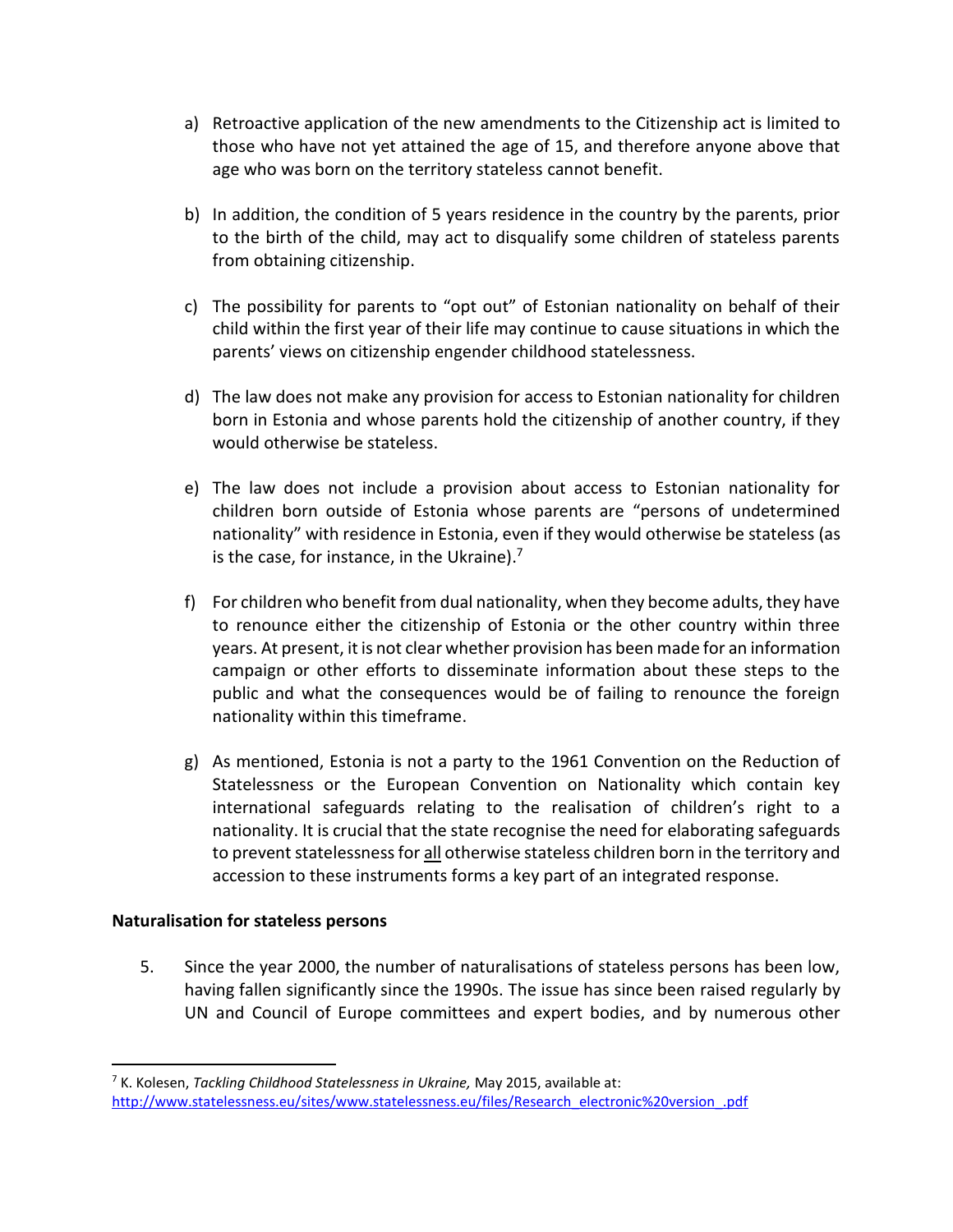international actors.<sup>8</sup> In 2014 the UN Committee against Torture recommended that Estonia *"adopt legal and practical measures to simplify and facilitate the naturalization and integration of stateless persons and non-citizens, including by revisiting the requirements for the granting of citizenship"*. 9

6. The 2015 amendment to the Citizenship Act has also brought about positive change on this issue. Estonian language requirements for elderly applicants for citizenship will be simplified. This is very important as for many, often elderly individuals whose first language is Russian, it was difficult to pass the stringent Estonian language and constitution exams. Nevertheless, the naturalisation requirements for stateless persons remain difficult for some stateless persons to meet. The condition of a permanent legal income may, for instance, pose a particular challenge for many stateless persons and delay their access to nationality in practice. This issue has not been addressed by the most recent amendment and will continue to obstruct access to nationality and thereby the resolution of statelessness.

### **Protection of stateless persons**

 $\overline{\phantom{a}}$ 

- 7. Estonia is one of only four countries in the European Union that is not a party to the 1954 Convention relating to the Status of Stateless Persons. This is the case in spite of the pledge made by the delegation of the European Union to the United Nations in 2012 on behalf of all EU member states that "*the EU Member States which have not yet done so pledge to address the issue of statelessness by ratifying the 1954 UN Convention relating to the Status of Stateless Persons and by considering the ratification of the 1961 UN Convention on the Reduction of Statelessness*".<sup>10</sup> Moreover, there is currently no statelessness determination procedure in Estonia, which hinders the state's ability to ensure protection for stateless persons, especially in the migration context. As a result, there is a gap in terms of the protection of stateless persons on Estonian territory who do not fall within the special regulations made for "persons of undetermined citizenship".
- 8. In this respect, it should be noted that despite the near universal ratification by European Union states of the 1954 Statelessness Convention, relatively few states yet have in place dedicated procedures to identify stateless persons on their territories and thereby properly afford them the obligations owing under the Convention or wider international human rights law. This absence contrasts sharply with the existence of

<sup>&</sup>lt;sup>8</sup> One can point out several recent examples. The topic was raised in the recommendations of the Committee on the Elimination of Racial Discrimination (CERD): see CERD/C/EST/CO/8-9 (2010), item 15; and CERD/C/EST/CO/10- 11 (2014), item 11; and in the recommendation of the Committee on Economic, Social and Cultural Rights: E/C.12/EST/CO/2 (2011), item 9.

<sup>9</sup> Committee against Torture, *Concluding observations on the fifth periodic report of Estonia, adopted by the Committee at its fiftieth session* (6-31 May 2013).

<sup>10</sup> See:<http://www.unrol.org/files/Pledges%20by%20the%20European%20Union.pdf>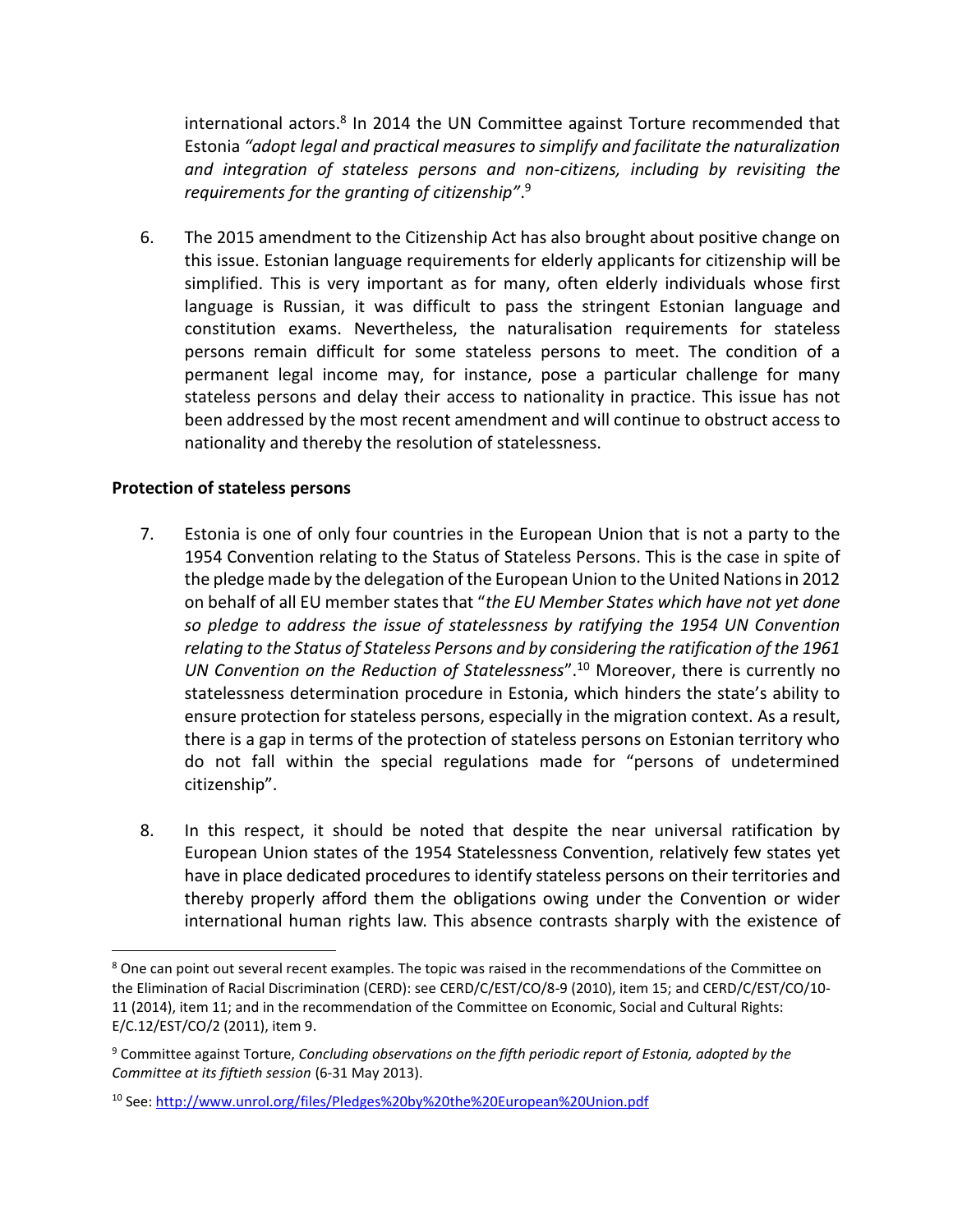dedicated asylum determination procedures in almost all those European states that have acceded to the 1951 Refugee Convention. Recent research<sup>11</sup> reveals that the absence of a route by which stateless persons can regularise their status leaves these individuals at risk of a range of human rights abuses. Many stateless persons find themselves destitute and/or subjected to long term immigration detention despite there being no prospect of return. Few are in a position to break this cycle, and as a consequence are left in legal limbo for years. Recent awareness-raising efforts by ENS and other civil society actors have sought to draw greater attention to this issue<sup>12</sup>, as well as share good practices<sup>13</sup> which would help address this.

### **Recommendations**

 $\overline{a}$ 

- 9. As the Human Rights Council has stated that "[t]he second and subsequent cycles of the review should focus on, inter alia, the implementation of the accepted recommendations and the developments of the human rights situation in the State under review",<sup>14</sup> these recommendations relate back to and build on the recommendation by Ecuador during the First Cycle UPR of Estonia on 28th March 2011, that Estonia "*Resolve the problem of persons without citizenship, and prevent such cases from arising in the future"*.
- 10. In this regard, the co-submitting organisations note that despite recent welcome reforms, Estonia still falls short of fulfilling international obligations with respect to the right to a nationality and has failed to establish a legal framework for the protection of stateless persons beyond the specific in situ population of "persons of undetermined citizenship". Based on our collective and continuous research, advocacy and engagement on the issue of statelessness and in relation to the points made in this submission, in order to address fully the situation of statelessness in the country, it is recommended that:

 $11$  See for example mapping studies conducted by UNHCR in Belgium, Finland, Iceland, Malta, the Netherlands and the UK, available at[: http://www.refworld.org/cgi-](http://www.refworld.org/cgi-bin/texis/vtx/rwmain?page=search&skip=0&query=Mapping+Statelessness&coi)

[bin/texis/vtx/rwmain?page=search&skip=0&query=Mapping+Statelessness&coi](http://www.refworld.org/cgi-bin/texis/vtx/rwmain?page=search&skip=0&query=Mapping+Statelessness&coi)

<sup>12</sup> See for example European Network on Statelessness, *Still Stateless, Still Suffering – Why Europe Must Act Now to Protect Statelss Persons*, October 2014, available at:

[http://www.statelessness.eu/sites/www.statelessness.eu/files/ENS\\_Still\\_Stateless\\_Still\\_Suffering\\_online%20versi](http://www.statelessness.eu/sites/www.statelessness.eu/files/ENS_Still_Stateless_Still_Suffering_online%20version_2.pdf) [on\\_2.pdf](http://www.statelessness.eu/sites/www.statelessness.eu/files/ENS_Still_Stateless_Still_Suffering_online%20version_2.pdf)

<sup>13</sup> See for example European Network on Statelessness, *Good Practice Guide on Statelessness Determination and the Protection Status of Stateless Persons,* December 2013, available at:

[http://www.statelessness.eu/sites/www.statelessness.eu/files/attachments/resources/Statelessness%20determin](http://www.statelessness.eu/sites/www.statelessness.eu/files/attachments/resources/Statelessness%20determination%20and%20the%20protection%20status%20of%20stateless%20persons%20ENG.pdf) [ation%20and%20the%20protection%20status%20of%20stateless%20persons%20ENG.pdf](http://www.statelessness.eu/sites/www.statelessness.eu/files/attachments/resources/Statelessness%20determination%20and%20the%20protection%20status%20of%20stateless%20persons%20ENG.pdf)

<sup>&</sup>lt;sup>14</sup> Human Rights Council, *Resolution 16/21: Review of the work and functioning of the Human Rights Council, UN* Doc. A/HRC/RES/16/21, April 2011, Annex 1, Para 6.